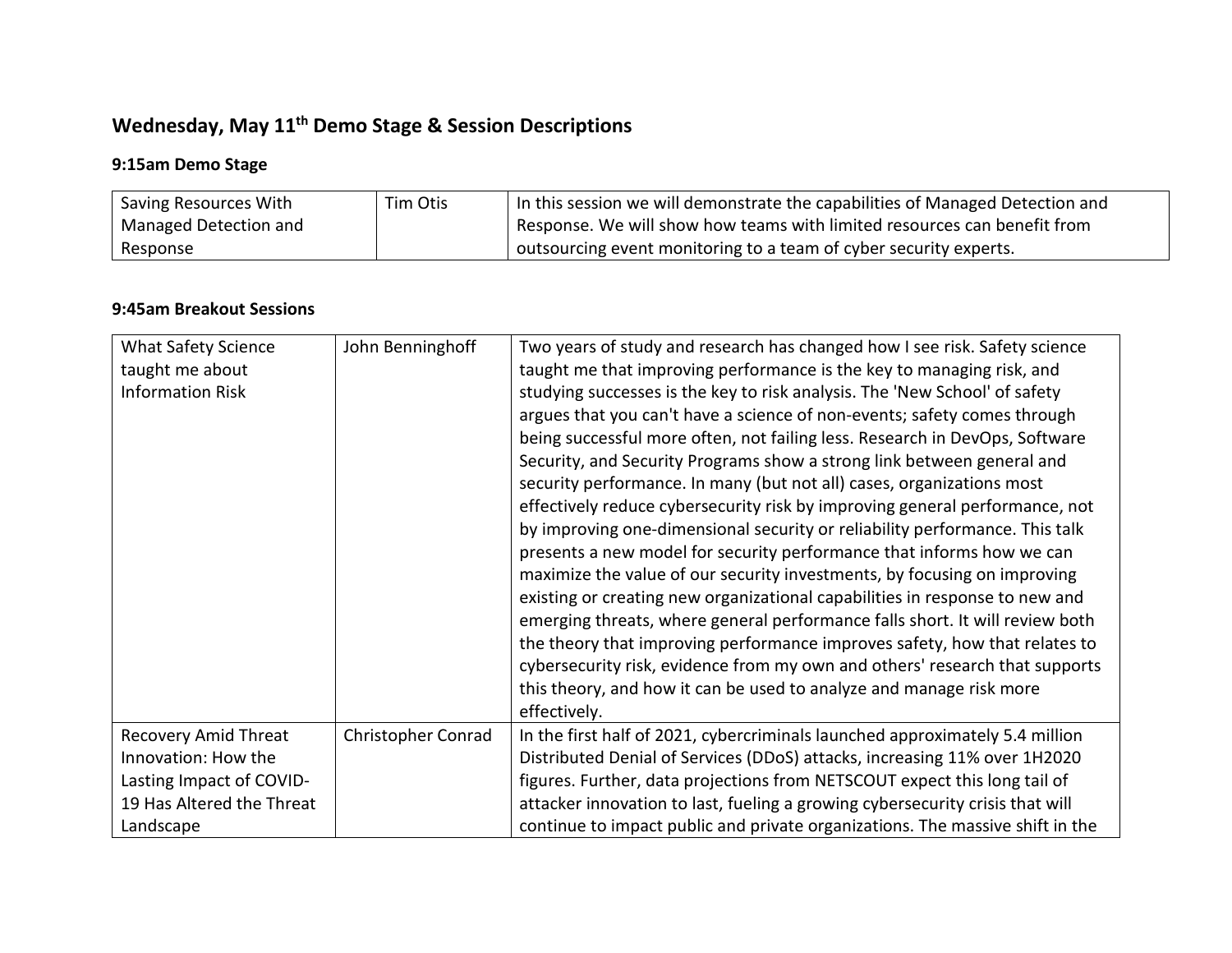|                                                             |                       | way we work and live (i.e. telehealth, remote work, distance learning, etc.)<br>has created a massive opportunity for threat actors to increase attack<br>frequency. As these challenges have emerged and increased, security leaders<br>in every sector - from healthcare to telecommunications to education - have<br>scrambled to simultaneously understand and mitigate threats to their<br>organizations, forcing them to reexamine strategies and best practices. Over<br>two years into the COVID-19 pandemic, we have made great strides - but<br>threat actors are abundant and innovative. Richard Hummel, Threat<br>Intelligence Lead at NETSCOUT, shares how the unique experiences of 2021<br>shaped the current threat landscape, and how we can use this knowledge to<br>our advantage as we navigate new security challenges in 2022 and beyond. |
|-------------------------------------------------------------|-----------------------|------------------------------------------------------------------------------------------------------------------------------------------------------------------------------------------------------------------------------------------------------------------------------------------------------------------------------------------------------------------------------------------------------------------------------------------------------------------------------------------------------------------------------------------------------------------------------------------------------------------------------------------------------------------------------------------------------------------------------------------------------------------------------------------------------------------------------------------------------------------|
| Easiest Catch: Don't Be<br>Another Fish in the Dark<br>'Net | Mark Lanterman        | You've read the headlines. Unfortunately, the question now is not if your<br>information is going to be accessed or stolen, but when. To inform the<br>attendees of current developments in the digital underground as well as<br>provide realistic advice for cyber protection, Mark Lanterman will be<br>discussing recent high-profile cybercrime events, including website breaches<br>impacting a variety of organizations and sectors. Mark will discuss particularly<br>dangerous types of threats that might affect organizations involving the Dark<br>Web, the Internet of Things, and phishing.                                                                                                                                                                                                                                                       |
| Metrics To Energize the<br><b>BCP Lifecycle</b>             | Kathy Davis           | Hear how metrics brought more collaboration and energy in the partnership<br>between the business continuity team and the continuity plan owners and<br>senior leadership. Work through the process the business continuity team<br>used and consider how to adapt the process we used to your business<br>context. Metrics can motivate! This session will show how the C. H. Robinson<br>team developed metrics that brought new energy into their business<br>continuity plan life cycle. Be prepared for interactivity! We'll go through the<br>key questions in the process so that you can adapt the process to your own<br>business context.                                                                                                                                                                                                              |
| <b>GRC Potpourri: Past,</b><br>Present, Future              | Kathy<br>Washenberger | Governance Risk and Compliance (GRC) - something that has been around for<br>quite some time, today is more important than ever, and will most certainly<br>be needed well into the future! This session will allow for a quick review of                                                                                                                                                                                                                                                                                                                                                                                                                                                                                                                                                                                                                        |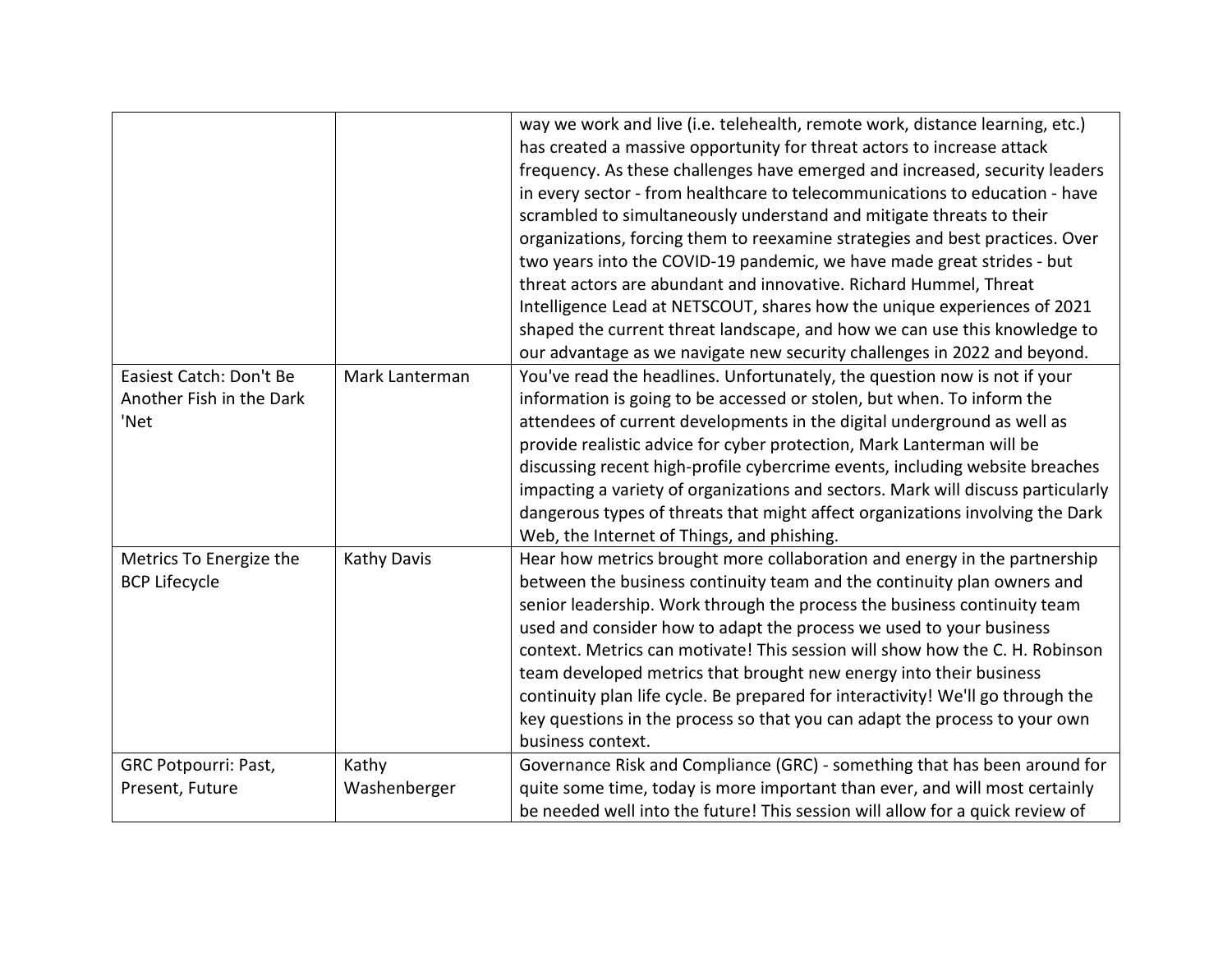|                                                                   |               | the past and current standardized processes, trends, compliance<br>requirements, etc., more importantly, it will also look to the future so that we<br>as an industry can prepare our programs! While GRC will focus more on the<br>process side of security, there is no doubt much room for maturity as we<br>enter into the next level of cybersecurity, technology growth and protecting<br>our most precious assets!                                                                                                                                                                                                                                                                                                                                                                                                                                                               |
|-------------------------------------------------------------------|---------------|-----------------------------------------------------------------------------------------------------------------------------------------------------------------------------------------------------------------------------------------------------------------------------------------------------------------------------------------------------------------------------------------------------------------------------------------------------------------------------------------------------------------------------------------------------------------------------------------------------------------------------------------------------------------------------------------------------------------------------------------------------------------------------------------------------------------------------------------------------------------------------------------|
| Understanding Invisible<br>Disabilities in the<br>Workplace       | Cindy Edwards | "You don't look disabled." "You look fine." Invisible disabilities are not<br>immediately apparent, "masked" to an observer, and provide unique<br>workplace and career challenges. Invisible disabilities sometimes, or always,<br>limit daily activities, range from mild to severe, and vary from person to<br>person. Because of this, people with invisible disabilities can feel stigmatized<br>because of the health issues they have, however; having an invisible disability<br>does not mean that work cannot be successful. Drawing on research and<br>experience, this course offers a look at the need to raise awareness around<br>invisible disabilities and their impact in the workplace today.                                                                                                                                                                        |
| Seize The Breach: Why<br>Breaches Occur & How to<br>Mitigate Them | Jim Chrisos   | Breaches happen and 2021 was a record-breaking year for them. According to<br>Identity Theft Resource Center (ITRC) research, there were 1,291 breaches<br>publicly reported in 2021 as of Sept. 2021 compared to 1,108 breaches in<br>2020; that's a 17% year-over-year increase. Meanwhile, millions are spent on<br>security operations centers that aren't stopping the breaches from<br>happening. Join us for a discussion on: • Why SOC and security teams are way<br>too limited by legacy SIEM . How machine learning-driven analytics and<br>automation technologies provide unmatched threat detection, investigation,<br>and response (TDIR) capabilities so security teams can respond more quickly<br>and accurately to seize the breach and mitigate damage. • A simple maturity<br>model based on outcomes and use cases that can vastly improve Security<br>Operations |
| Learn How to Safeguard<br>the Enterprise                          | Mark Buvari   | Join Skybox Security to learn how to safeguard the enterprise. You'll discover<br>how to mitigate the cost of cyber threats and data breaches before they<br>happen. We'll share how to: - Achieve smarter cybersecurity - Prevent data<br>breaches and lateral movement - Operationalize complex policy management                                                                                                                                                                                                                                                                                                                                                                                                                                                                                                                                                                     |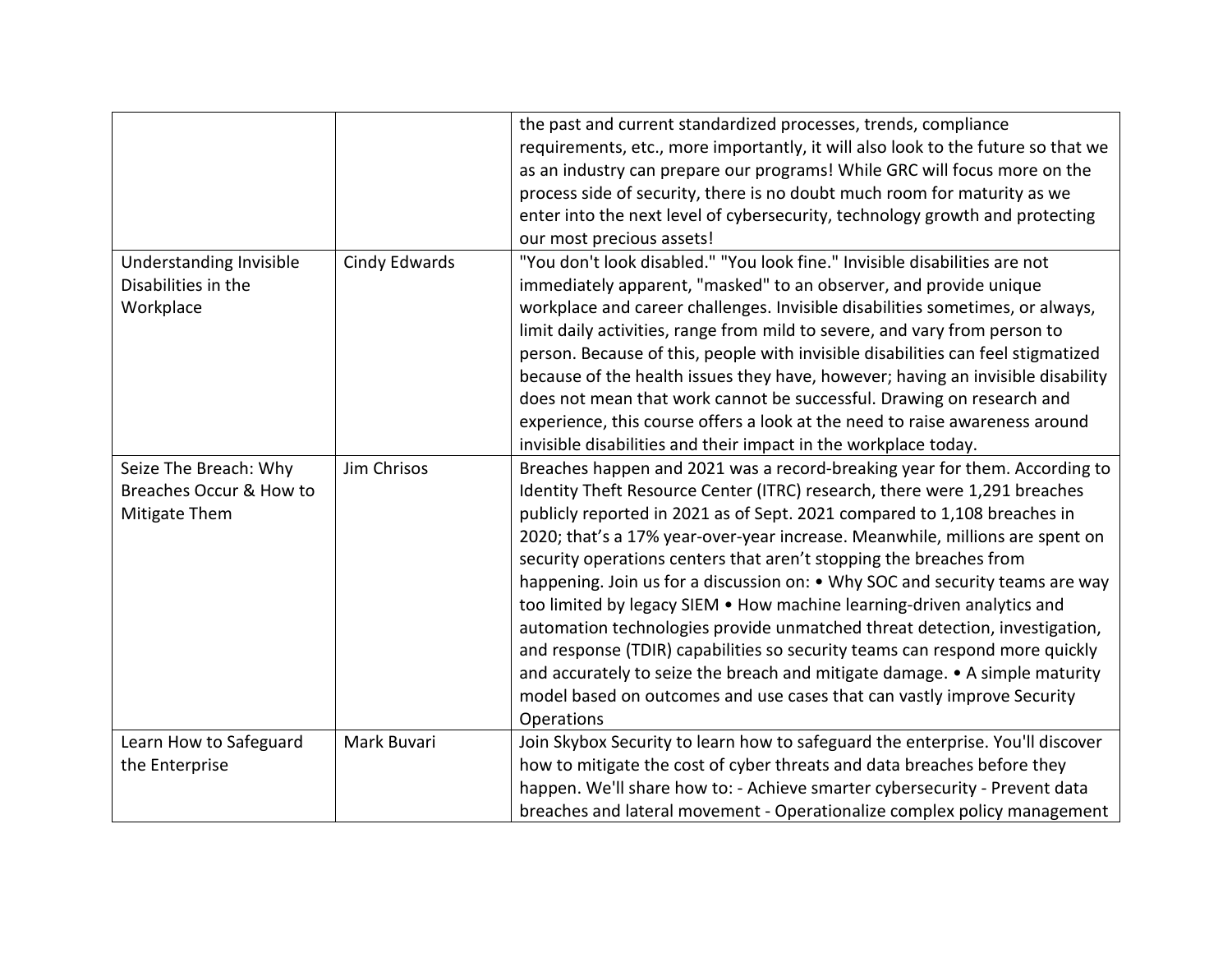|  | efficiently - Maintain continuous compliance while alleviating audit pressure - |
|--|---------------------------------------------------------------------------------|
|  | Expedite reporting compliance with NIST, PCI and ISO 27000                      |

## **10:50am Demo Stage**

| What does it mean to have | <b>Steve Goers</b> | In today's modern attack surfaces, "good visibility" is often mentioned as a key           |
|---------------------------|--------------------|--------------------------------------------------------------------------------------------|
| "Good Visibility"?        |                    | success criteria for any security tool. Frequently, EDR is cited as a "solution" to a      |
|                           |                    | lack of visibility into an incident or day to day events. If a 'lack' of visibility refers |
|                           |                    | to being blind to something, presumably "good visibility" means more things are            |
|                           |                    | seen. So, what should a security analyst actually expect to see from a modern              |
|                           |                    | solution? When there is good visibility, what actual data should an analyst to be          |
|                           |                    | able to see? Come see what "visibility" the CrowdStrike Falcon sensor enables.             |
|                           |                    | Leave wondering the myriad of actionable steps this data can provide to truly              |
|                           |                    | transform your organization's security posture.                                            |

#### **11:15am Breakout Sessions**

| aggressive timelines by dropping standardized code into an application. But cyber<br>criminals are targeting more attacks on the software supply chain, exploiting<br>software vulnerabilities that occur in production. As a result, organizations must<br>prioritize protecting the open-source code in their applications. Attend this<br>session to learn about the findings from the telemetry of thousands of real-world<br>applications revealing trends of library usage, vulnerabilities, and best practices.<br>You will learn about surprising findings such as: * Less than 10% of code in the<br>typical application is open-source code actually used by the software. * Legacy |
|-----------------------------------------------------------------------------------------------------------------------------------------------------------------------------------------------------------------------------------------------------------------------------------------------------------------------------------------------------------------------------------------------------------------------------------------------------------------------------------------------------------------------------------------------------------------------------------------------------------------------------------------------------------------------------------------------|
| software composition analysis (SCA) tools have a false positive rate of up to 69%. *                                                                                                                                                                                                                                                                                                                                                                                                                                                                                                                                                                                                          |
| The average library uses a version that is 2.5 years old, increasing risk and                                                                                                                                                                                                                                                                                                                                                                                                                                                                                                                                                                                                                 |
| promising future headaches. * High-risk licenses are present in 69% of Java<br>applications and 33% of Node applications. In a world of accelerating                                                                                                                                                                                                                                                                                                                                                                                                                                                                                                                                          |
|                                                                                                                                                                                                                                                                                                                                                                                                                                                                                                                                                                                                                                                                                               |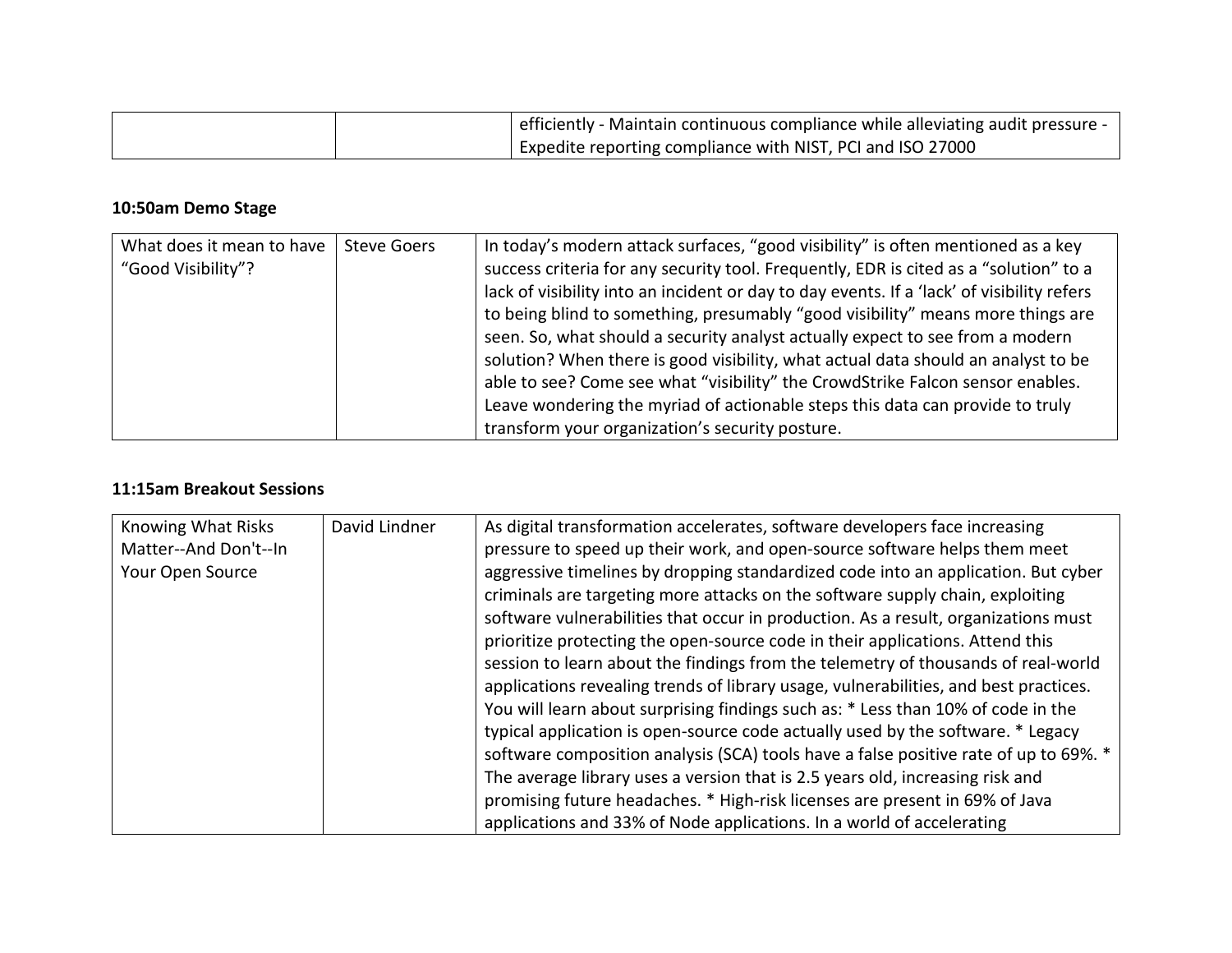|                                                                                                               |                         | development and frequent exploitation of vulnerabilities, protecting applications<br>containing open-source libraries and frameworks requires a different approach.<br>Organizations need a comprehensive picture of active and inactive libraries and<br>classes, library age, vulnerabilities, and licensing issues. Such observability enables<br>an organization to address the riskiest issues""and not waste time with<br>vulnerabilities that pose no risk.                                                                                                                                                                                                                                                                                                             |
|---------------------------------------------------------------------------------------------------------------|-------------------------|--------------------------------------------------------------------------------------------------------------------------------------------------------------------------------------------------------------------------------------------------------------------------------------------------------------------------------------------------------------------------------------------------------------------------------------------------------------------------------------------------------------------------------------------------------------------------------------------------------------------------------------------------------------------------------------------------------------------------------------------------------------------------------|
| Into the Abyss:<br><b>Evaluating Active</b><br>Directory SMB Shares on<br>Scale                               | <b>Scott Sutherland</b> | During this presentation, we'll talk about how to identify and triage the large<br>volume of excessive access most standard Active Directory users have to common<br>network shares. Over the course of hundreds of internal network penetration<br>tests and audits one theme has stood out, vulnerability management programs do<br>not adequately identify excessive share privileges. The excessive shares have<br>become a risk for data exposure, ransomware attacks, and privilege escalation<br>within enterprise environments. During this discussion, we will talk about why this<br>gap exists, how to inventory excessive share across an entire Active Directory<br>domain quickly, and how to triage those results to help reduce risk for your<br>organization. |
| Crypto Crime - Recent<br>Trends in Cryptocurrency<br>and Cyber Crime                                          | Jacob Iverson           | Join us for a high-level discussion of the overlap between cryptocurrency and<br>cyber crime from the perspective of the FBI, including an open Q&A about crypto<br>crime or other FBI cyber topics.                                                                                                                                                                                                                                                                                                                                                                                                                                                                                                                                                                           |
| Navigating the<br>Ransomware Challenge:<br>Lessons in continuity,<br>crisis, cybersecurity, and<br>leadership | Bryan Strawser          | Organizations of all sizes are confronted today by the continuity and reputational<br>challenges inherent in the challenges we face with the ransomware threat. Some<br>of these challenges include coordinating across multiple silos, effective high-<br>availability and disaster recovery strategies, lack of investment in business<br>continuity, the lack of crisis communications capabilities, and an ad-hoc crisis<br>management process. In this presentation, Bryghtpath Principal & Chief Executive<br>Bryan Strawser will share the keys to successful ransomware preparedness and<br>response, including how to cut across silos, enhance your organization's resilience,                                                                                       |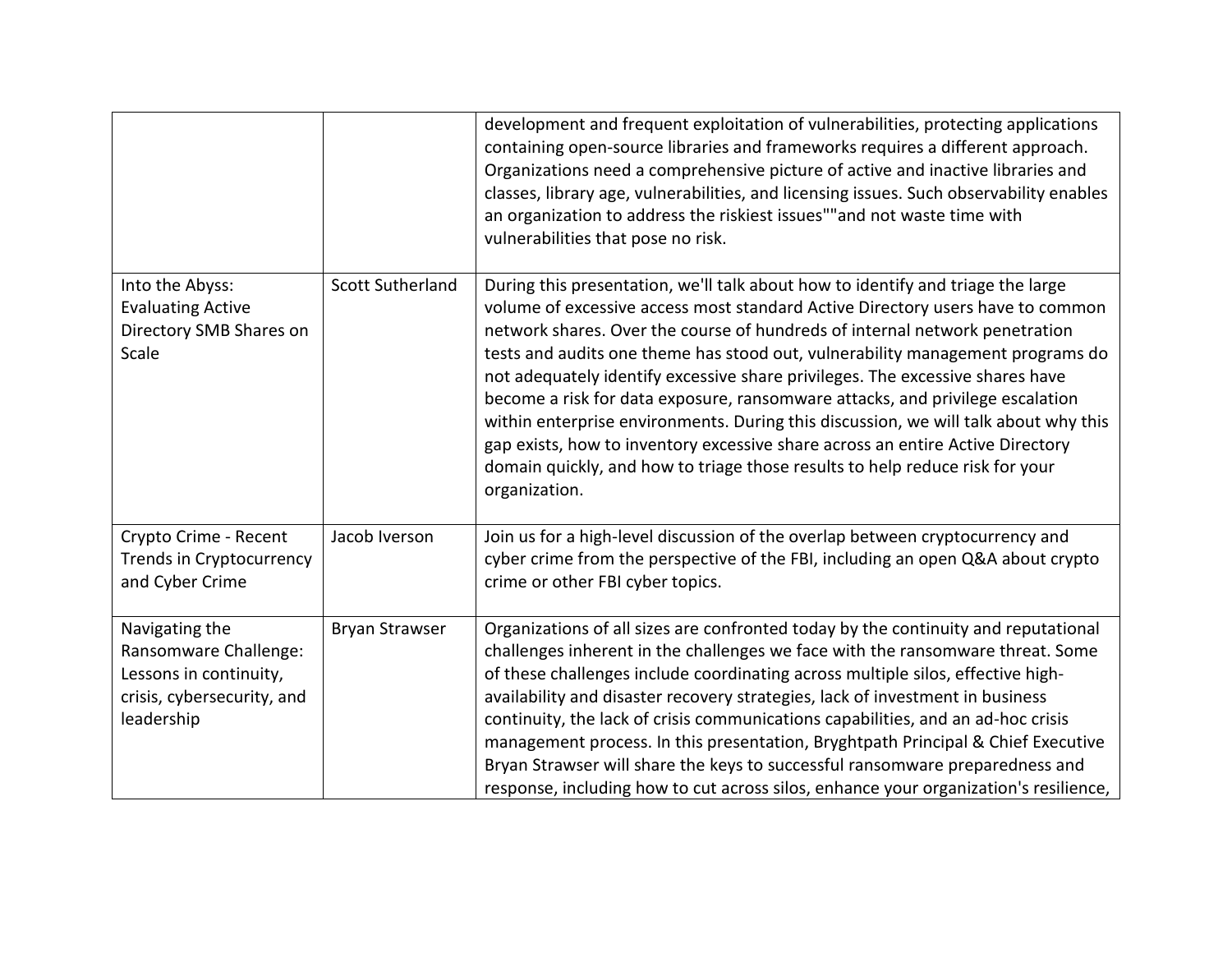|                                                                                                              |               | leverage exercises to identify gaps in your planning and preparedness process,<br>and how to lead your organization through the crisis.                                                                                                                                                                                                                                                                                                                                                                                                                                                                                                                                                       |
|--------------------------------------------------------------------------------------------------------------|---------------|-----------------------------------------------------------------------------------------------------------------------------------------------------------------------------------------------------------------------------------------------------------------------------------------------------------------------------------------------------------------------------------------------------------------------------------------------------------------------------------------------------------------------------------------------------------------------------------------------------------------------------------------------------------------------------------------------|
| Think Like a Jazz<br>Musician                                                                                | Ty Hollins    | You want your GRC Program to feel more like Jazz rather than Classical music. The<br>jazz musician's capability to improvise, take risks, adapt to change, and forge new<br>ground are the exact skills we all need to develop in our current economy of<br>bureaucratic sameness. This session will explore Governance, Risk, and<br>Compliance and its synchronization and interrelation with business objectives.                                                                                                                                                                                                                                                                          |
| Contrary to Hollywood<br>belief - information<br>security is more than<br>firewalls (and dark lit<br>rooms)  | Aaron Wampach | How many times have you watched a movie or TV show and the catch phrase is<br>"Need to get past the firewall". Teaching an entry level class in cybersecurity I<br>have seen over and over again students thinking installing AV is "Good Enough"<br>for their home network. Many students don't realize when they first start there is<br>more to information security than AV and firewalls. This presentation will lay out<br>some of the different paths students can follow; and the skillsets they need to<br>develop (both in class and out) to be a successful security practitioner.                                                                                                 |
| Ransomware: the New<br>Cold War                                                                              | Jamison Utter | Over the last 15 years I have worked on the dark web to build relationships and<br>inroads with real ransomware Gangs, tool makers, and and providers. I export this<br>research and a campaign I built from scratch. I will show how easy it is, how<br>attackers do it (or at least some ways) and then show how cyber insurance is<br>impacting this.                                                                                                                                                                                                                                                                                                                                      |
| <b>Blast Radius &amp; Active</b><br>Attack Paths: The Keys to<br>Securing Your Cloud with<br>Agility & Speed | Jeff Moncrief | Security teams need a new mindset to keep up with the risks created by modern<br>DevOps practices in the cloud. But one constant, from on-prem to the cloud, is the<br>importance of vulnerability management in protecting your most sensitive data.<br>However, just identifying a vulnerability is not enough. With the speed and scale<br>of the cloud, and therefore, the high volume of vulnerabilities within it,<br>organizations need a way to prioritize and remediate severe risks quickly. Visibility<br>into attack paths and a vulnerability's blast radius is required to truly manage<br>security risks. Teams need to evaluate and prioritize vulnerabilities based on their |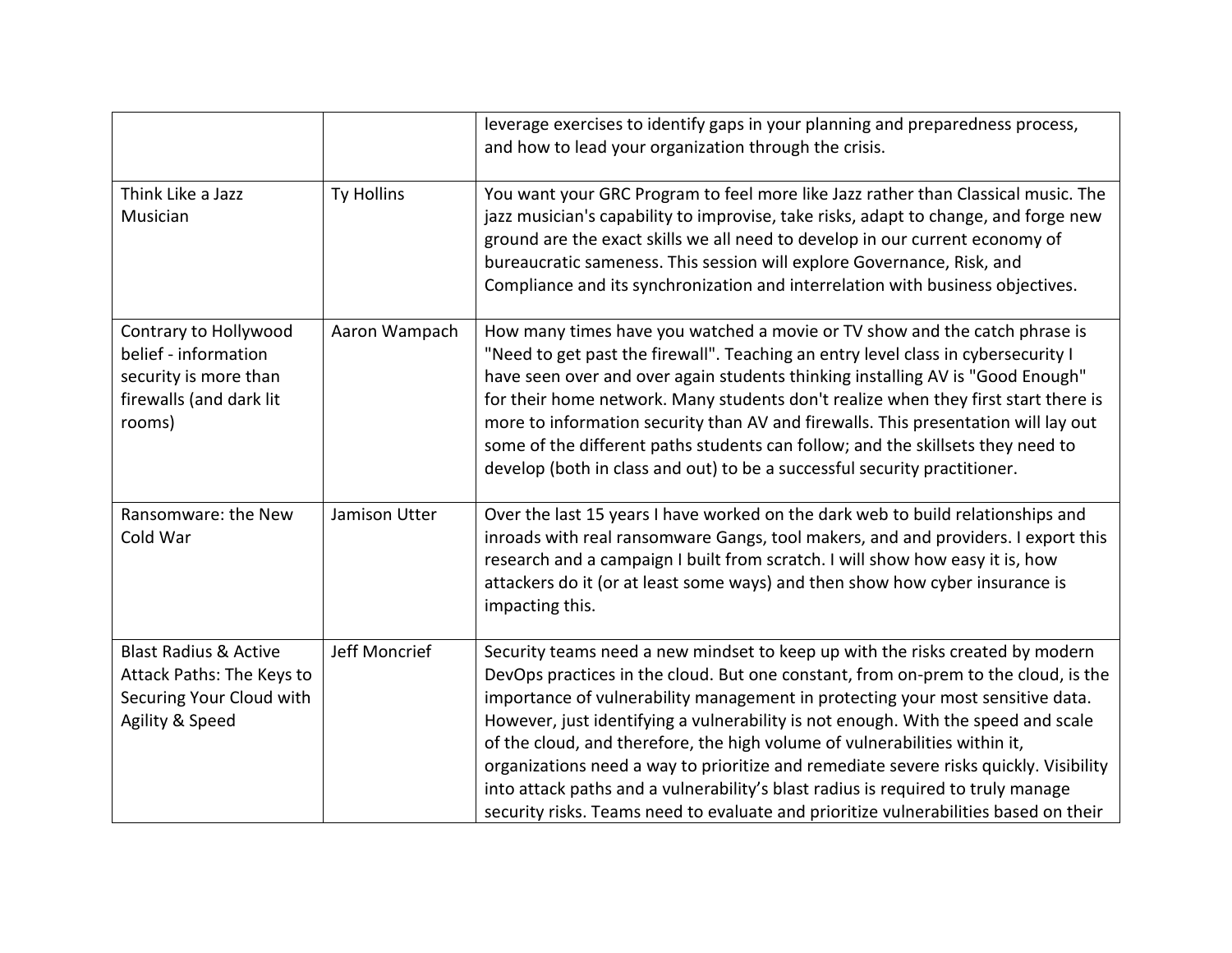|  | potential impact on the business, with insight into the risks unique to the host. For<br>example, if you don't know every identity on your workload and what access their<br>permissions allow, you can't see which vulnerabilities could lead to an over<br>permissioned identity with crown-jewel data access. Join our cloud expert to see<br>how security teams are benefiting from the unique combination of agentless<br>vulnerability scanning, CSPM, CIEM, data protection, and automation to bring<br>their public cloud to a state of security excellence. Jeff Moncrief, Field CTO of<br>Sonrai Security, will discuss and demonstrate the following: - Why workload<br>vulnerability scanning is only step one in a comprehensive cloud security strategy -<br>How attackers are exploiting vulnerabilities in your cloud through attack paths<br>that lead to your most sensitive data - The technological advantages of agentless<br>scanning and governance automation for managing risk "at the speed of cloud" - |
|--|-----------------------------------------------------------------------------------------------------------------------------------------------------------------------------------------------------------------------------------------------------------------------------------------------------------------------------------------------------------------------------------------------------------------------------------------------------------------------------------------------------------------------------------------------------------------------------------------------------------------------------------------------------------------------------------------------------------------------------------------------------------------------------------------------------------------------------------------------------------------------------------------------------------------------------------------------------------------------------------------------------------------------------------|
|  | How understanding "blast radius", "risk amplification" and vulnerabilities unique<br>to the host can help you prioritize risks in your cloud and speed up your<br>remediation strategies.                                                                                                                                                                                                                                                                                                                                                                                                                                                                                                                                                                                                                                                                                                                                                                                                                                         |
|  |                                                                                                                                                                                                                                                                                                                                                                                                                                                                                                                                                                                                                                                                                                                                                                                                                                                                                                                                                                                                                                   |

# **12:15pm Demo Stage**

| Cloud Security Demo for Trending Security | Jeff Moncrief | Join cloud security expert, Jeff Moncrief, for an in-depth   |
|-------------------------------------------|---------------|--------------------------------------------------------------|
| Features: CSPM, CIEM, CWPP, Identity      |               | demo of the latest trends in AWS, Microsoft Azure, and       |
| Security and Data Security                |               | Google cloud security, including Cloud Infrastructure        |
|                                           |               | Entitlement Management (CIEM), Cloud Security Posture        |
|                                           |               | Management (CSPM), Cloud Workload Protection                 |
|                                           |               | Platform (CWPP), identity security and data security         |
|                                           |               | features. We will highlight the capabilities Sonrai Security |
|                                           |               | offers and get the answers to the most frequently asked      |
|                                           |               | questions our customers have about this cloud security       |
|                                           |               | feature trends. If you're curious to know more about the     |
|                                           |               | most complete and effective approaches available for         |
|                                           |               | securing your people and non-people identities, managing     |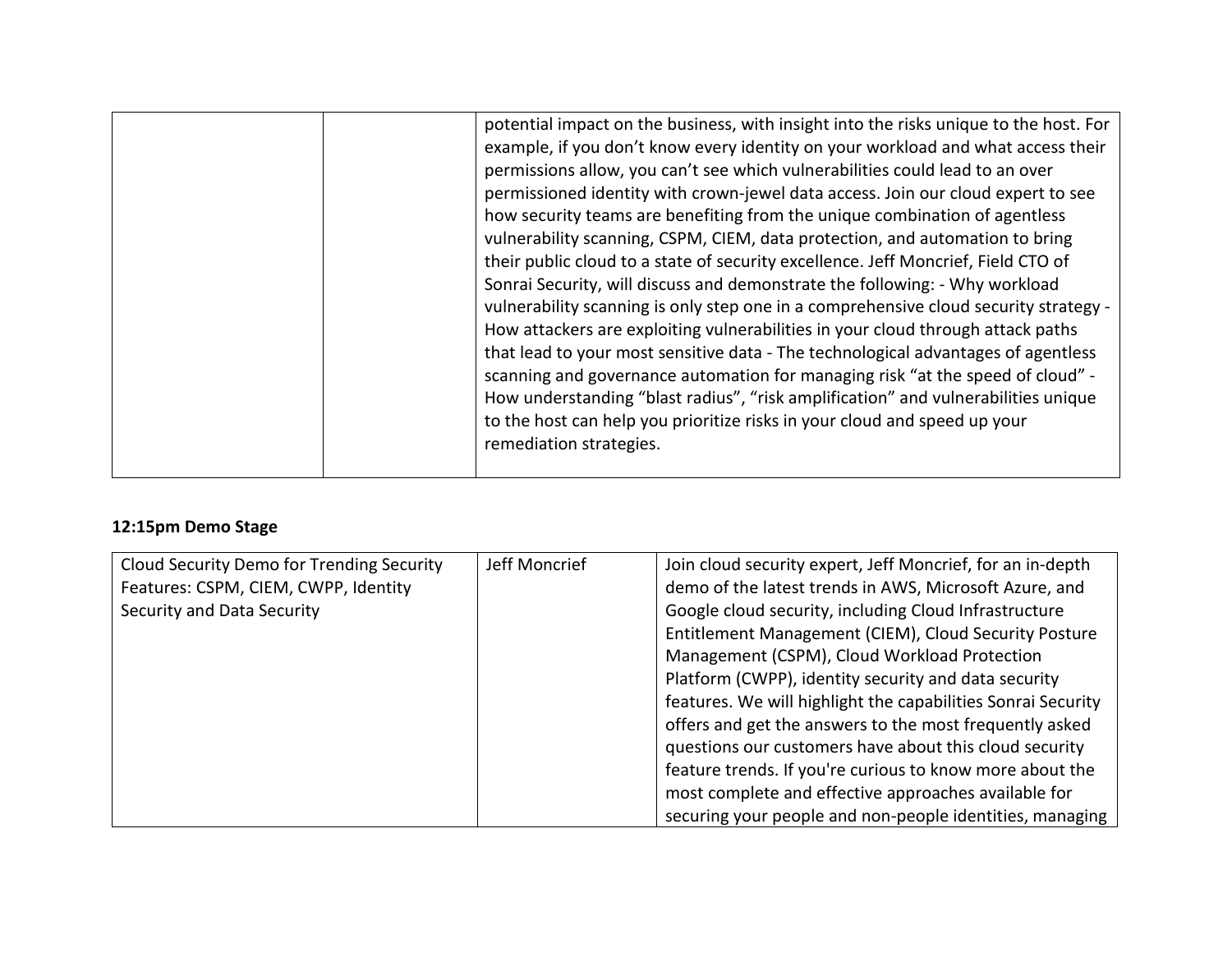| identity entitlement risks, preventing misconfiguration,  |
|-----------------------------------------------------------|
| and overall securing your workloads, than you need to see |
| this demo.                                                |

# **12:45pm Demo Stage**

| Demo Exabeam Automation & Advanced | Jim Chrisos | While protecting your organization from external threats       |
|------------------------------------|-------------|----------------------------------------------------------------|
| Analytics                          |             | is critical, external threats may not pose the biggest risk to |
|                                    |             | your business. The trusted employee or contractor that         |
|                                    |             | breaks bad can cause untold damage to your business, all       |
|                                    |             | while operating in plain sight. Your security stack often is   |
|                                    |             | oblivious to these actions, giving you a false sense of        |
|                                    |             | security while in reality the company jewels are pilfered.     |
|                                    |             | To combat these insider threats you must baseline,             |
|                                    |             | monitor, and analyze behavior of users and assets around       |
|                                    |             | the clock, and react fast when something suspicious is         |
|                                    |             | identified. Exabeam helps organizations around the world       |
|                                    |             | gain new insights into the inner workings of their             |
|                                    |             | environments, while simultaneously rooting out threats         |
|                                    |             | hiding in the open.                                            |

# **1:15pm Breakout Sessions**

| Incident Response<br>John Harmon<br>In The Wild: Three<br>Real World Incident<br>Autopsies | As an information security professional, you are likely no stranger to thinking in<br>worst-case scenario terms. Considering what the worst case would be can help you<br>prepare for it. Of course, learning from the experience of others can help as well.<br>During this engaging session, you will hear the story of a real incident, what went<br>wrong (hint: a lot of things went very, very wrong), and how to avoid meeting the<br>same fate as the unfortunate victim. Join John Harmon and learn how to plan for the<br>worst. |
|--------------------------------------------------------------------------------------------|--------------------------------------------------------------------------------------------------------------------------------------------------------------------------------------------------------------------------------------------------------------------------------------------------------------------------------------------------------------------------------------------------------------------------------------------------------------------------------------------------------------------------------------------|
|--------------------------------------------------------------------------------------------|--------------------------------------------------------------------------------------------------------------------------------------------------------------------------------------------------------------------------------------------------------------------------------------------------------------------------------------------------------------------------------------------------------------------------------------------------------------------------------------------------------------------------------------------|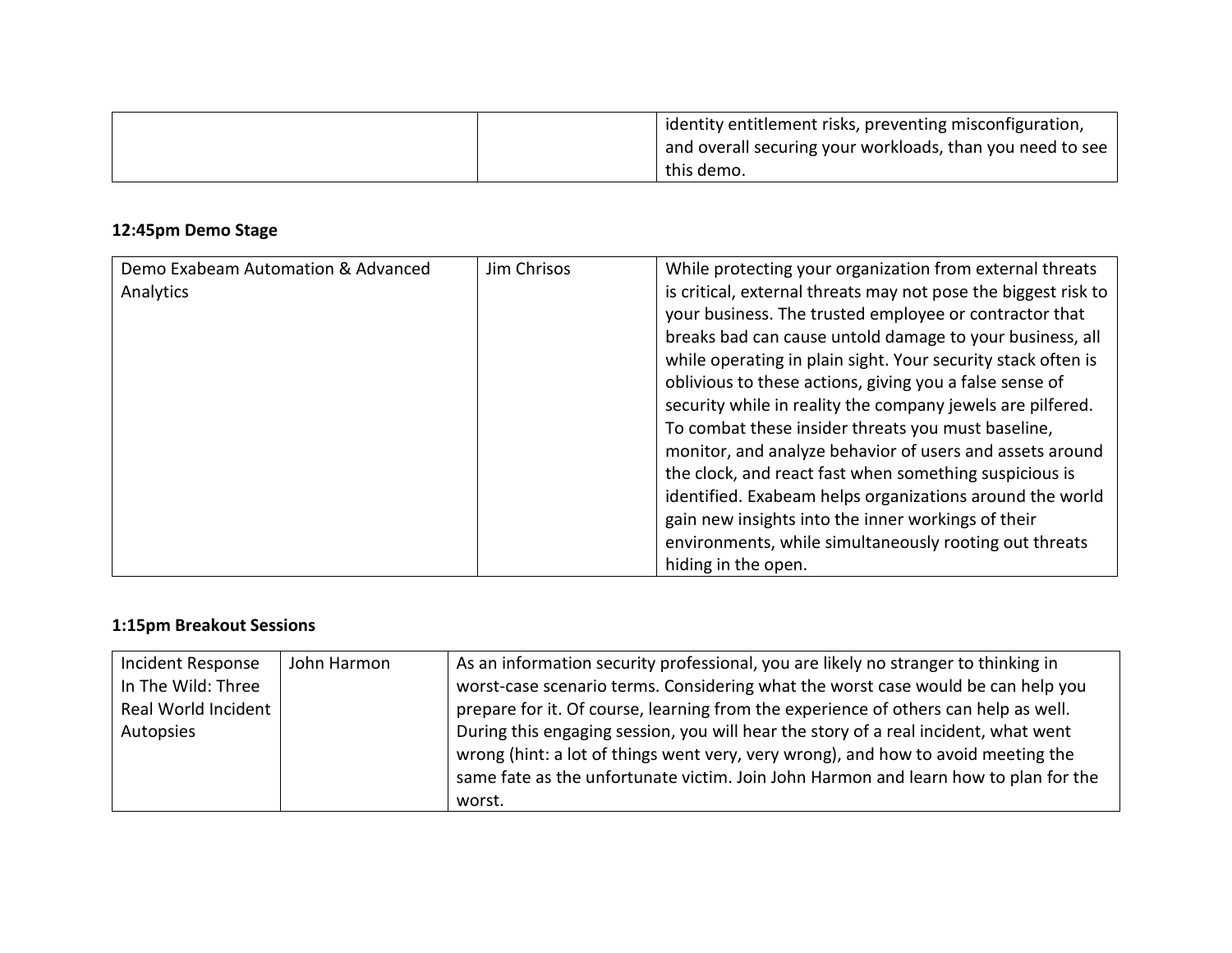| Value Control:             | Kyle Schiemo   | There is a basic rule in security: don't spend more to protect an asset than what it's      |
|----------------------------|----------------|---------------------------------------------------------------------------------------------|
| <b>Optimizing Data</b>     |                | worth. It's a simple concept but difficult to apply, especially for data. Data is an asset, |
| Management and             |                | but the means of data valuation is still an open question. Existing data valuation          |
| <b>Business Value</b>      |                | methodologies are qualitative or semi-quantitative at best. The question may be, how        |
|                            |                | can data be quantitatively valued so that the costs of data security controls can be        |
|                            |                | assessed? We say that data value and data security are not independent concepts to          |
|                            |                | be addressed separately. Instead, they are mutually dependent. We propose a                 |
|                            |                | systematic framework that embeds the costs and benefits of security controls directly       |
|                            |                | into data valuation. The result is the management of business functions, value, and         |
|                            |                | risk. We call this framework value control. This framework resulted from our capstone       |
|                            |                | project done in collaboration with the University of Minnesota Technological                |
|                            |                | Leadership Institute. We will share the analysis that led us to this concept of value       |
|                            |                | control, how it was applied to produce recommendations for our organization, and            |
|                            |                | show how it may be used at yours.                                                           |
|                            |                |                                                                                             |
| 2022, the Year the         | Chris Veltsos  | In March 2022, the SEC issued a proposed rule change about the way public                   |
| SEC Changed the            |                | companies should go about tracking and reporting on cyber risk. This session will: 1)       |
| Rules about Cyber          |                | Shed light on this cyber risk governance earthquake moment by covering the SEC's            |
| Risk                       |                | key changes to its disclosure rules; 2) Outline the implications of this change for         |
|                            |                | business leaders and for cybersecurity leaders; 3) Provide recommendations for              |
|                            |                | corporations $-$ public or private $-$ to implement given this greater level of scrutiny.   |
|                            |                |                                                                                             |
| Stump the Stumper          | Karl Krug, Ken | Lots of new and even senior Information Security professionals wonder how to build a        |
| : Foundations for          | Shaurette      | robust program. Scott and Ken will provide a unique Q&A interview style presentation        |
| <b>Building an InfoSec</b> |                | that will provide a lively and entertaining oppotunity to advance your fundamentals of      |
| Program                    |                | InfoSec and understand clearly that Compliant does NOT mean Secure.                         |
|                            |                |                                                                                             |
| Communicating the          | Adam Stone     | When communicating with corporate executives, some CISOs experience skepticism              |
| <b>Business Value of</b>   |                | and resistance to requests for support and resource allocation to the information           |
| Your Information           |                | security function. Thinking about possible root causes, industry experts point to the       |
| <b>Security Program</b>    |                | fact that these CISOs often present tactical metrics instead of articulating a clear,       |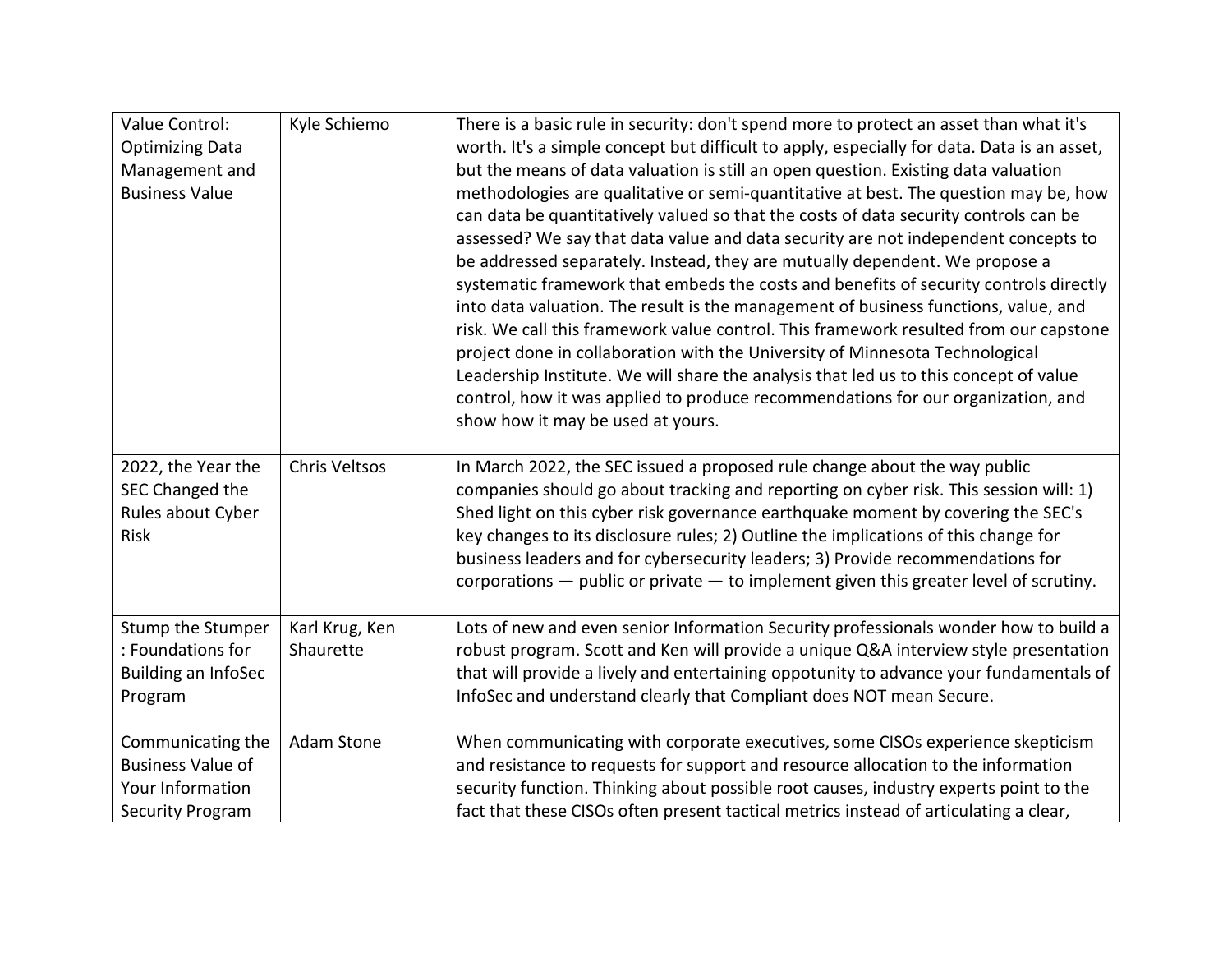|                                                                          |                           | mission-aligned message of *business value* for the organization. Further, CISOs<br>need to be able to articulate the return on investment for any given expenditure and<br>to develop predictive capabilities regarding where to invest. During this session, we<br>will discuss ways to elevate your conversations with executives and improve your<br>effectiveness as an information security leader.                                                                                                                                                                                                                                                                                                                                                                                                      |
|--------------------------------------------------------------------------|---------------------------|----------------------------------------------------------------------------------------------------------------------------------------------------------------------------------------------------------------------------------------------------------------------------------------------------------------------------------------------------------------------------------------------------------------------------------------------------------------------------------------------------------------------------------------------------------------------------------------------------------------------------------------------------------------------------------------------------------------------------------------------------------------------------------------------------------------|
| Dwell Time - The<br>Consequence of<br>Not Watching                       | Tim Otis                  | In this session we will discuss lessons learned from real incident response<br>investigations where evidence of threat actor activity was available. Evidence of<br>activity that nobody saw for months and was only uncovered after serious damage<br>occurred when the Check Point Incident Resposne Team was called in to investigate.<br>Time and time again it is cyber security basics that could have prevented compromise.                                                                                                                                                                                                                                                                                                                                                                             |
| Supercharging<br>Microsoft Sentinel<br>with Cribl +<br><b>ReliaQuest</b> | Alex Volk, Bill<br>Larsen | It's difficult to parse logs natively and in real-time, especially considering how rapidly<br>Microsoft is building additional connectors. ReliaQuest and Cribl work together to<br>solve this problem: • First, Cribl normalizes the log data coming through, making it<br>consistent and compatible with Microsoft Sentinel. • Next, ReliaQuest uses the data<br>to identify and mitigate threats more effectively through the magic of automation.<br>Through our partnership, ReliaQuest and Cribl help your organization get the best<br>bang for your buck out of Microsoft Sentinel while also increasing visibility, reducing<br>complexity, and managing risk. Join our live webinar to learn how ReliaQuest and Cribl<br>are the ultimate dream team for getting the most out of Microsoft Sentinel. |

## **2:45pm Breakout Sessions**

| World of Modern Apps:        | Aditya K Sood   Attackers are targeting cloud databases used for modern applications to subvert the |
|------------------------------|-----------------------------------------------------------------------------------------------------|
| <b>Dissecting Ransomware</b> | integrity and confidentiality of the stored data. Databases include MongoDB,                        |
| and Botnet Threats in        | Elasticsearch, etc., are being infected with ransomware and exploited in the wild to                |
| Cloud Databases              | conduct data exfiltration, and data destruction. In this talk, we present a threat                  |
|                              | landscape of ransomware and botnet infections in the databases deployed for                         |
|                              | modern applications. The talk unveils the techniques and tactics for detecting                      |
|                              | ransomware and botnet infections in the cloud databases by practically                              |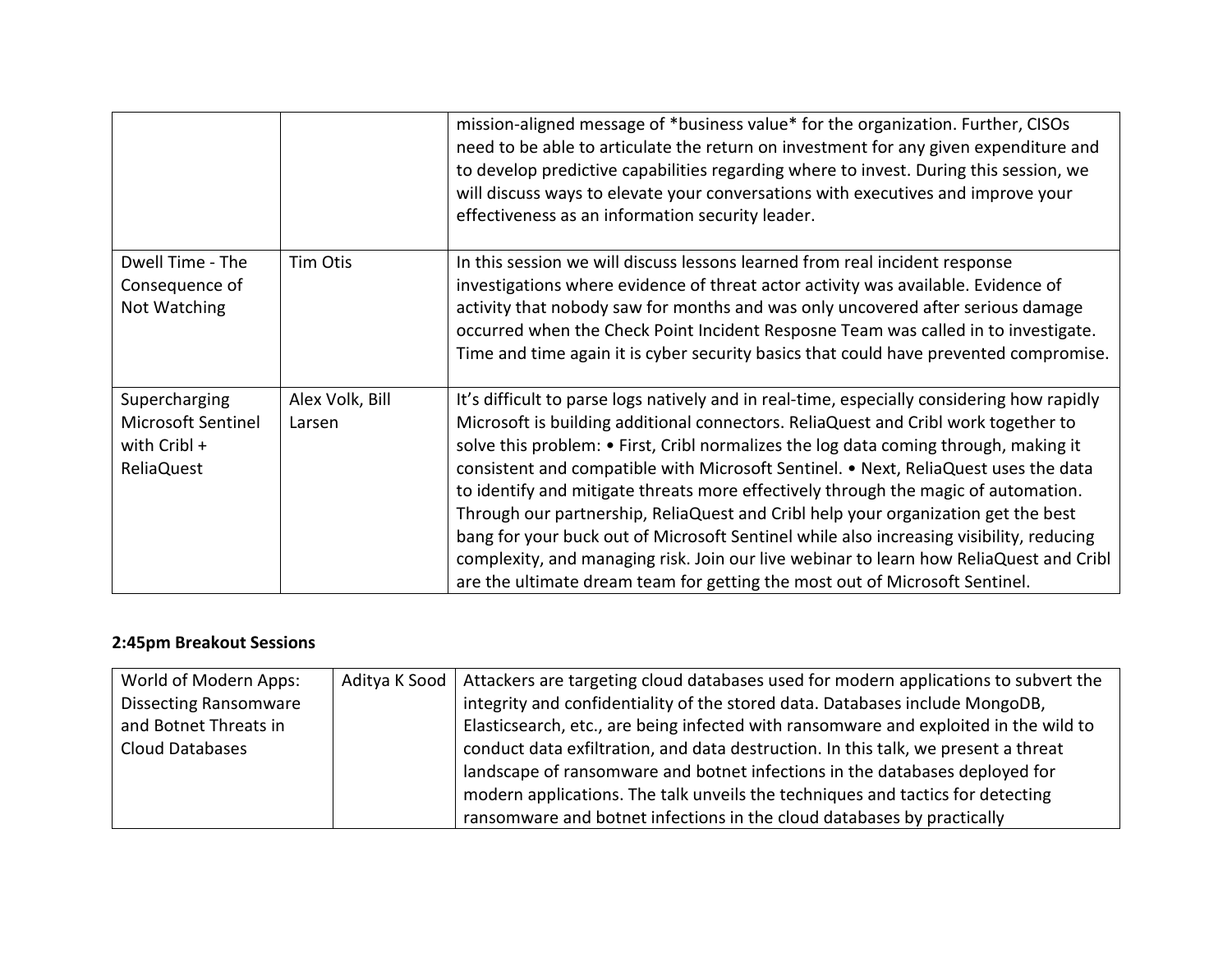|                                                                                  |                      | demonstrating the detection of real-world infections using developed tools. The<br>audience can use the tools to conduct efficient security assessment of cloud<br>databases against stringent infections. The talk equips the threat researchers and<br>penetration testers to build threat intelligence that can be consumed at a large scale.                                                                                                                                                                                                                                                                                                                                                                                                                                                                                                                                                                                                                                                                     |
|----------------------------------------------------------------------------------|----------------------|----------------------------------------------------------------------------------------------------------------------------------------------------------------------------------------------------------------------------------------------------------------------------------------------------------------------------------------------------------------------------------------------------------------------------------------------------------------------------------------------------------------------------------------------------------------------------------------------------------------------------------------------------------------------------------------------------------------------------------------------------------------------------------------------------------------------------------------------------------------------------------------------------------------------------------------------------------------------------------------------------------------------|
| <b>Street Cred: Increasing</b><br><b>Trust in Passwordless</b><br>Authentication | Wolfgang<br>Goerlich | Good security gets out of the way of users while getting in the way of adversaries.<br>Passwords fail on both accounts. Users feel the pain of adhering to complex<br>password policies. Adversaries simply copy, break, or brute-force their way in. Why,<br>then, have we spent decades with passwords as the primary factor for<br>authentication? The industry needs to trust passwordless authentication. Adversaries<br>and then criminals have circumvented our authentication controls for decades. From<br>the very first theft of cleartext passwords to the very latest bypass of a second-<br>factor, time and again improvements in defenses are met with improved attacks.<br>What holds us back from getting rid of passwords? Trust. In this session, we will<br>propose a framework of technical controls to ensure only trusted sessions<br>authenticate, regardless of faults or failures in any one factor. We will share a path<br>forward for increasing trust in passwordless authentication. |
| <b>Exercising Resilience:</b><br>Lessons for the Private<br>Sector               | John Blood           | Increasingly, private sector critical infrastructure firms are being asked to exercise<br>their resiliency. This session will discuss how the Homeland Security Exercise and<br>Evaluation Program (HSEEP), used in the public sector, can be easily adapted for use<br>in the private sector. HSEEP and its many templates and best practices can make<br>quick work of exercise planning, conduct, evaluation, and continuous quality<br>improvement. The difference between the sectors is that with the private sector<br>there is often less executive investment in spending multiple days on an exercise.<br>And yet, exercising is vital to your preparedness and your resilience. We will explore<br>the basics of HSEEP and describe a few examples of how a private enterprise can<br>exercise smartly and efficiently while still building senior governance support.                                                                                                                                    |
| Open-Source Software as<br>a Double-Edge Sword                                   | Hannah<br>Connolly   | Open source and third-party code are ubiquitous in everything from proprietary<br>codebases to community projects - the question isn't whether your organization has                                                                                                                                                                                                                                                                                                                                                                                                                                                                                                                                                                                                                                                                                                                                                                                                                                                 |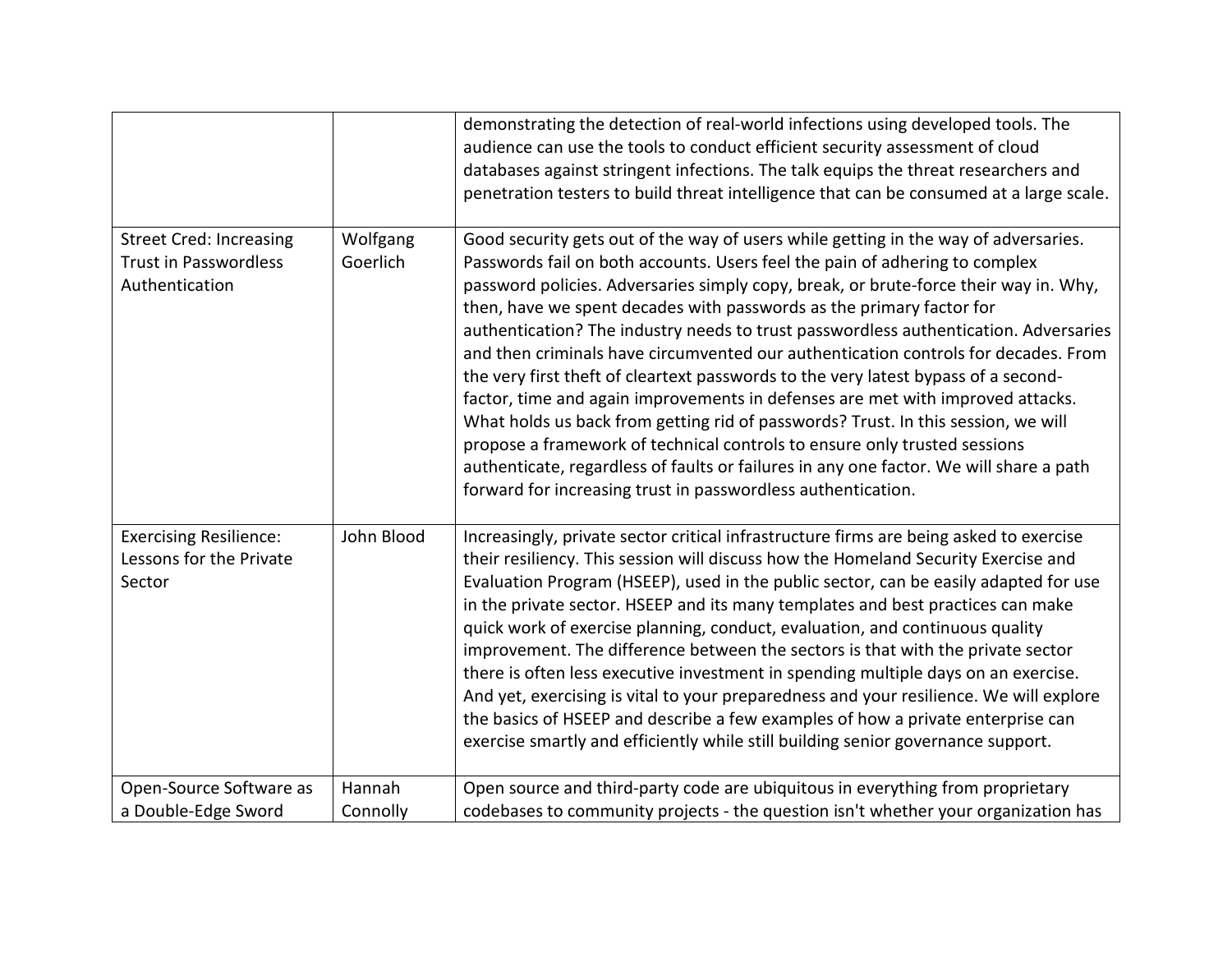|                                                             |            | open source software in projects, it's how much there is. The past two years have<br>demonstrated the continuing and evolving threat of malicious dependencies and<br>software libraries, with actors increasingly using these foundations of the software<br>supply chain to push malware. Learn from a Cyber Threat Intelligence analyst about<br>how the threats have evolved, hear lessons learned, and explore where this threat is<br>going in the future.                                                         |
|-------------------------------------------------------------|------------|--------------------------------------------------------------------------------------------------------------------------------------------------------------------------------------------------------------------------------------------------------------------------------------------------------------------------------------------------------------------------------------------------------------------------------------------------------------------------------------------------------------------------|
| The Singularity Has                                         | Richard    | Thinking differently is easy to talk ABOUT but actually thinking differently is really                                                                                                                                                                                                                                                                                                                                                                                                                                   |
| Happened, Not with a                                        | Thieme     | hard. Yet what confronts us are a set of conditions that suggest the future will not be                                                                                                                                                                                                                                                                                                                                                                                                                                  |
| Bang but with a Whimper                                     |            | what it used to be. So we need to think differently about it. 25 years ago Richard<br>Thieme's keynote for Def Con, 'Hacking as Practice for Trans-planetary Life in the<br>21st Century,' correctly outlined what the tech revolution would bring. Looking out<br>now requires leaping to the meta-level which that revolution has brought about. We<br>need to operate on the meta-level because the meta-level is operating on us. This<br>presentation illuminates this daunting challenge and how we might respond. |
| Beyond Advanced                                             | Lauren     | Most adversaries don't need to be advanced or sophisticated to execute code or                                                                                                                                                                                                                                                                                                                                                                                                                                           |
| <b>Persistent Threats:</b>                                  | Podber     | persist in a compromised environment. In this presentation, we'll break down some                                                                                                                                                                                                                                                                                                                                                                                                                                        |
| <b>Common Tradecraft and</b><br><b>High Value Detection</b> |            | of the most pervasive threats we see and show how defensive strategies for<br>commodity and state threats are not mutually exclusive.                                                                                                                                                                                                                                                                                                                                                                                    |
| Opportunities                                               |            |                                                                                                                                                                                                                                                                                                                                                                                                                                                                                                                          |
| Solving for X with XDR:                                     | Ken Westin | There has been a lot of buzz around Extended Detection and Response (XDR) as an                                                                                                                                                                                                                                                                                                                                                                                                                                          |
| Widening the Aperture for                                   |            | evolution of Endpoint Detection and Response (EDR), however definitions vary                                                                                                                                                                                                                                                                                                                                                                                                                                             |
| Rapid Detection,<br>Investigation and                       |            | depending on who you talk to. Given the dramatic changes to network architectures<br>as organizations move workloads to the cloud, leverage disparate SaaS tools, while                                                                                                                                                                                                                                                                                                                                                  |
| Response                                                    |            | also still relying on traditional on-premise networks has increased data volumes and                                                                                                                                                                                                                                                                                                                                                                                                                                     |
|                                                             |            | the complexity of detecting threats across these environments. In this session we will                                                                                                                                                                                                                                                                                                                                                                                                                                   |
|                                                             |            | discuss the evolution of security from the endpoint and beyond, from legacy aniti-                                                                                                                                                                                                                                                                                                                                                                                                                                       |
|                                                             |            | virus, to EDR and now XDR. We will show how detection use cases and workflows                                                                                                                                                                                                                                                                                                                                                                                                                                            |
|                                                             |            | that used to require complex and manually configured SIEM and SOAR solutions can                                                                                                                                                                                                                                                                                                                                                                                                                                         |